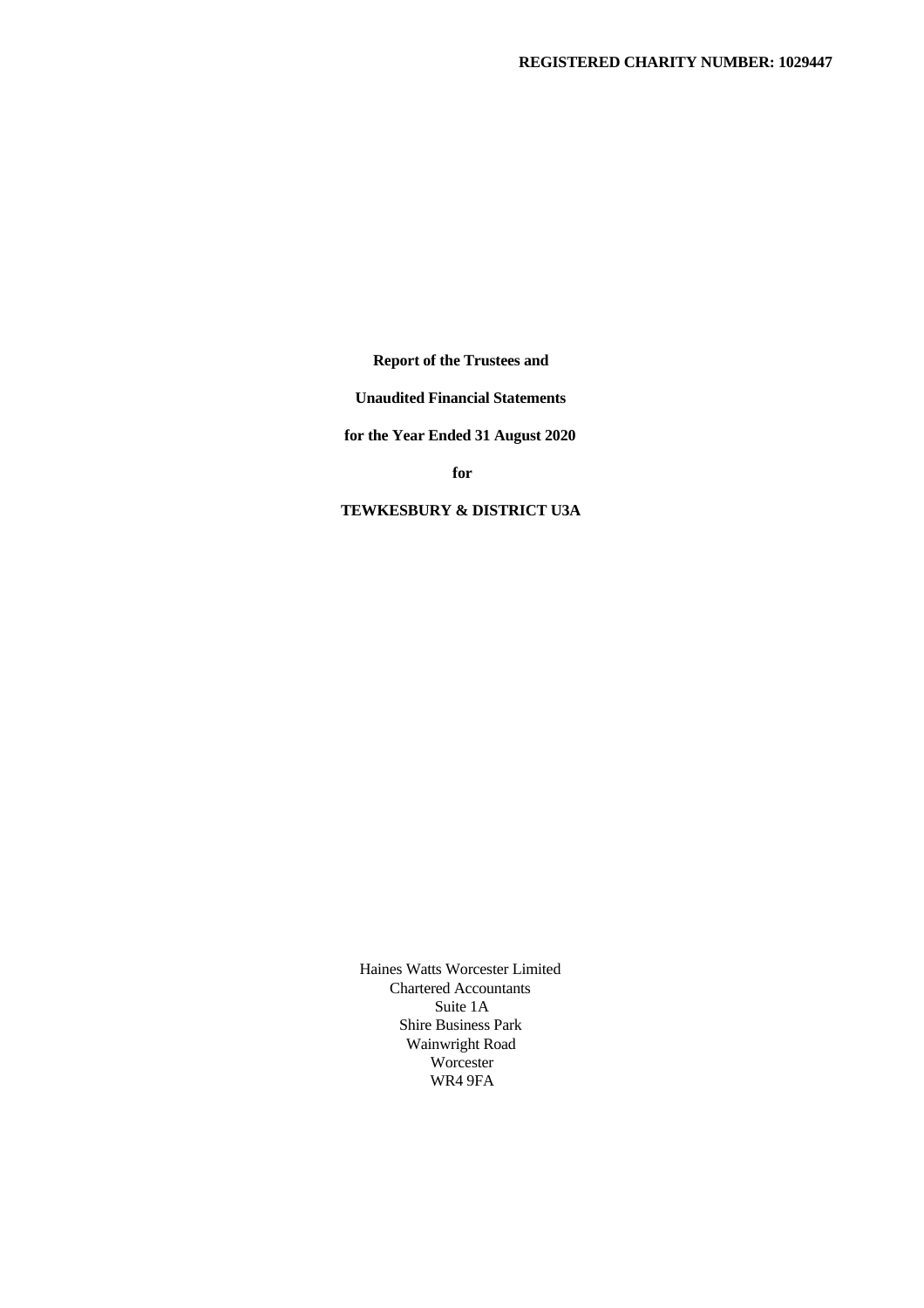**Contents of the Financial Statements for the year ended 31 August 2020**

|                                                   | Page       |  |
|---------------------------------------------------|------------|--|
| <b>Report of the Trustees</b>                     | 1 to 3     |  |
| <b>Independent Examiner's Report</b>              | 4          |  |
| <b>Statement of Financial Activities</b>          | 5          |  |
| <b>Balance Sheet</b>                              | 6          |  |
| <b>Notes to the Financial Statements</b>          | 7<br>to 10 |  |
| <b>Detailed Statement of Financial Activities</b> | 11         |  |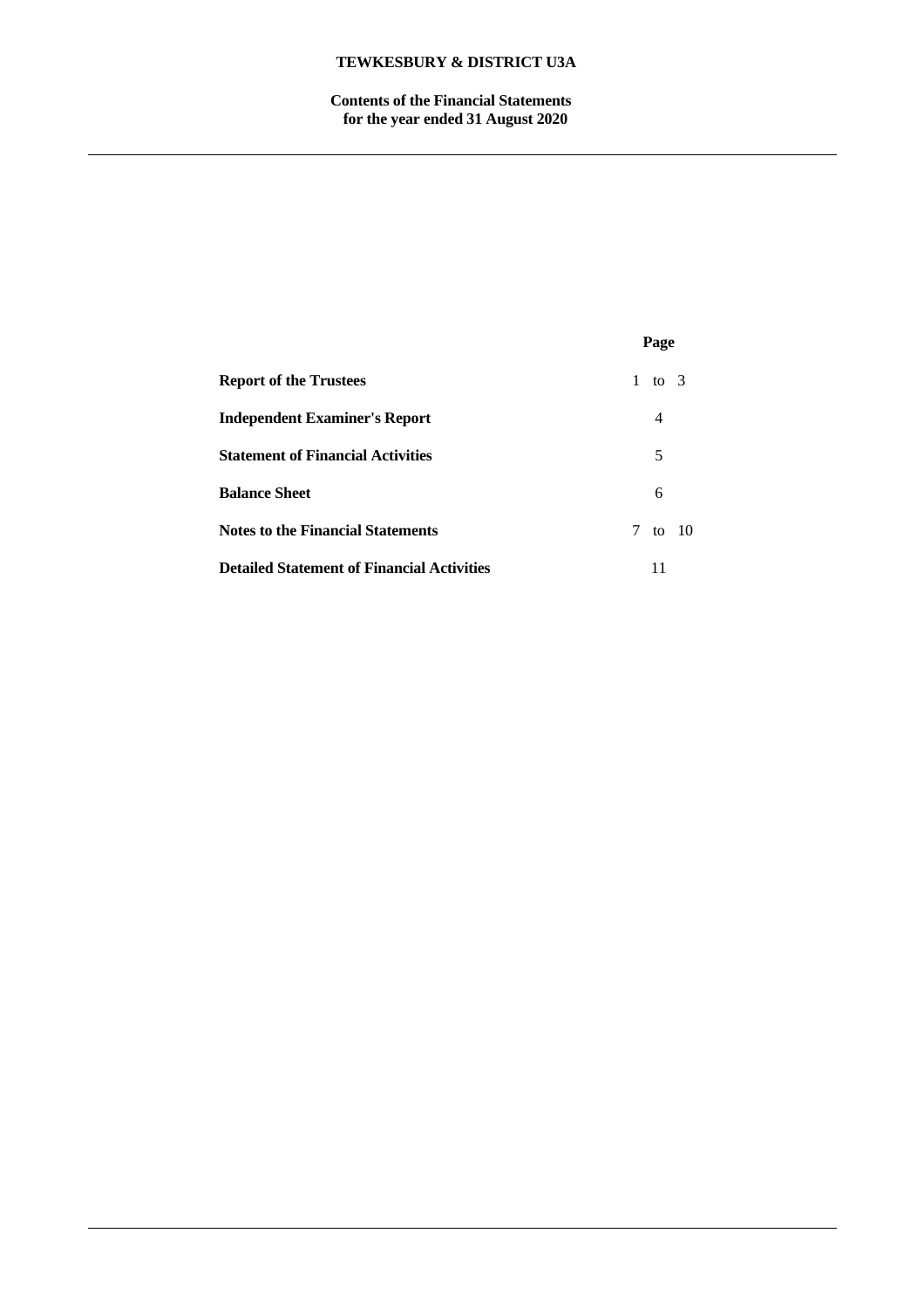### **Report of the Trustees for the year ended 31 August 2020**

The Trustees present their report with the financial statements of the charity for the year ended 31 August 2020. The Trustees have adopted the provisions of Accounting and Reporting by Charities: Statement of Recommended Practice applicable to charities preparing their accounts in accordance with the Financial Reporting Standard applicable in the UK and Republic of Ireland (FRS 102)(effective 1 January 2015)

## **OBJECTIVES AND ACTIVITIES**

### **Objectives and aims**

The organisation provides educational and recreational services for those who are no longer in full time employment. This is done mainly through small self-help groups.

#### Objectives are:

The advancement of education and, in particular, the education of older people and those who are retired from full time work by all means, including associated activities conducive to learning and personal development (revised at AGM December 2018)

#### Public benefit:

The Trustees have due regard to the guidance on public benefit published by the Charity Commission and believe the objectives meet this guidance and that the activities support the objectives.

### **ACHIEVEMENT AND PERFORMANCE**

### **Charitable activities**

The Charity delivers what we aim to do i.e. bring education and social contact and activities to those who are no longer in work through more than 30 regular interest groups.

We are run by members, for members and with members.

Current membership is 622, and it has been recognised by health professionals that those of the  $60 +$  demographic group who are gainfully occupied live longer and remain fitter.

## **FINANCIAL REVIEW**

### **Financial position**

The Trustees continue with the view that the total reserves should strive to be close to 6 months operating costs plus any likely major equipment replacements.

A planned review of the membership fee has been postponed owing to the outbreak of the Coronavirus pandemic which has curtailed income not only from membership fees but also from Group attendance fees, with all activities having ceased in mid-March in accordance with government directives.

We hold sufficient reserves to cover ongoing Administration costs for at least 6 months and, in order to preserve social interaction, we are continuing to produce a regular magazine to keep our members in touch. Members are also being encouraged to continue with their activities, where possible, using the internet and some groups are already holding meetings using video conferencing.

The Trustees have kept formal budgets in place againstwhich they are recording monies spent and the accounting systems have regular checks and balances in place although the uncertainty of the duration of the pandemic means that predicting future financial trends is difficult.

An automated membership system to enable members to both join and renew online was set up 4 years ago and is available through our web site and we continue to encourage those members with internet access to use this cost-effective system.

Overall, the Trustees consider the current financial state of affairs to be satisfactory given the current economic climate but are conscious of the need to keep all funding options and all service provision under review.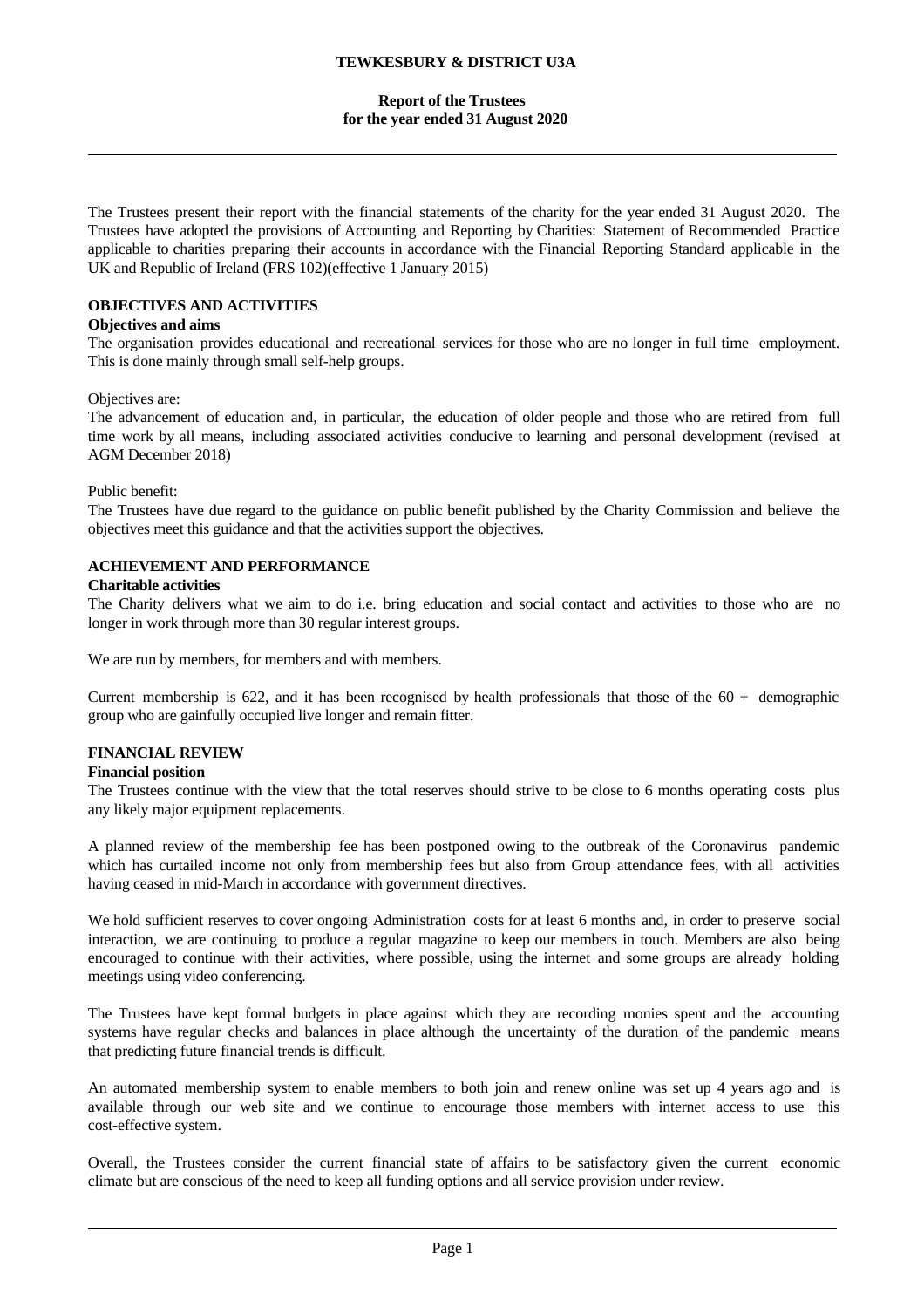## **Report of the Trustees for the year ended 31 August 2020**

# **STRUCTURE, GOVERNANCE AND MANAGEMENT**

## **Governing document**

The organisation is unincorporated by standard registration and registered as a charity on 30 November 1993. The Charity was registered under a constitution adopted on 9 February 1993 and amended on 14 October 2002 and further amended on 10 December 2018.

### **Recruitment and appointment of new trustees**

The Trustees assume their duties on election to the Committee and are voted by the members at the Annual General Meeting each year. They are appointed by majority vote on the basis that at least 10% of the members are present.

# **REFERENCE AND ADMINISTRATIVE DETAILS**

**Registered Charity number** 1029447

## **Principal address**

4 Rope Walk Tewkesbury Gloucestershire GL20 5DS

## **Trustees**

Mrs F Valentine T Clynes S Carter (resigned 9/12/19) Mrs M Carter (resigned 9/12/19) C Price Mrs A Walton (resigned 9/12/19) B Minett-Smith Mrs P Dickinson (resigned 9/12/19) Mrs S Channing Mrs M Mulrenan Mrs S Murdoch H Bennett Mrs L Offer D Fraser (appointed 9/12/19) I Barber (appointed 9/12/19) Mrs G Griffiths (appointed 9/12/19) S Benge (appointed 9/12/19)

### **Independent Examiner**

Haines Watts Worcester Limited Chartered Accountants Suite 1A Shire Business Park Wainwright Road **Worcester** WR4 9FA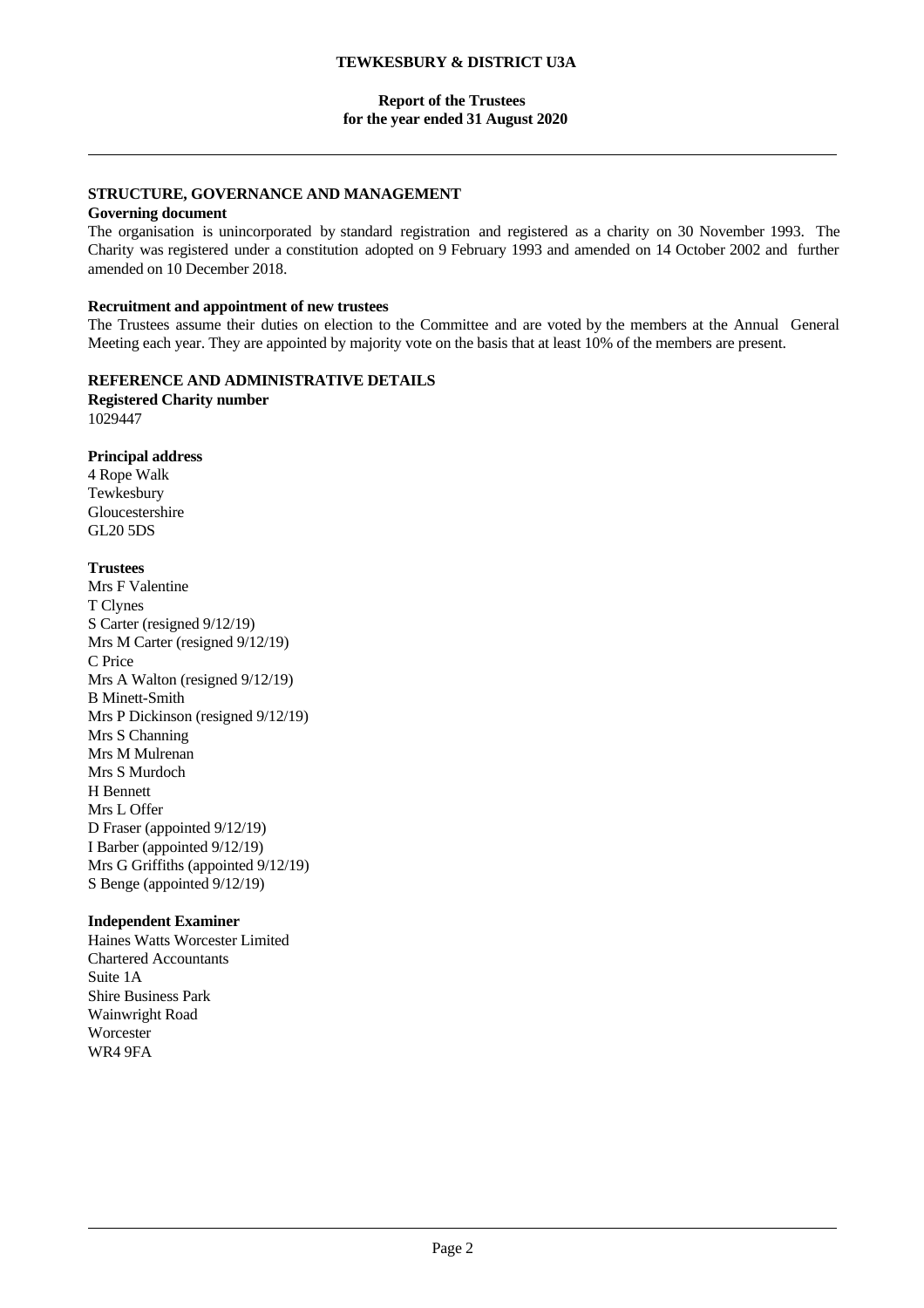# **Report of the Trustees for the year ended 31 August 2020**

Approved by order of the board of trustees on ............................................. and signed on its behalf by:

.................................................................... T Clynes - Trustee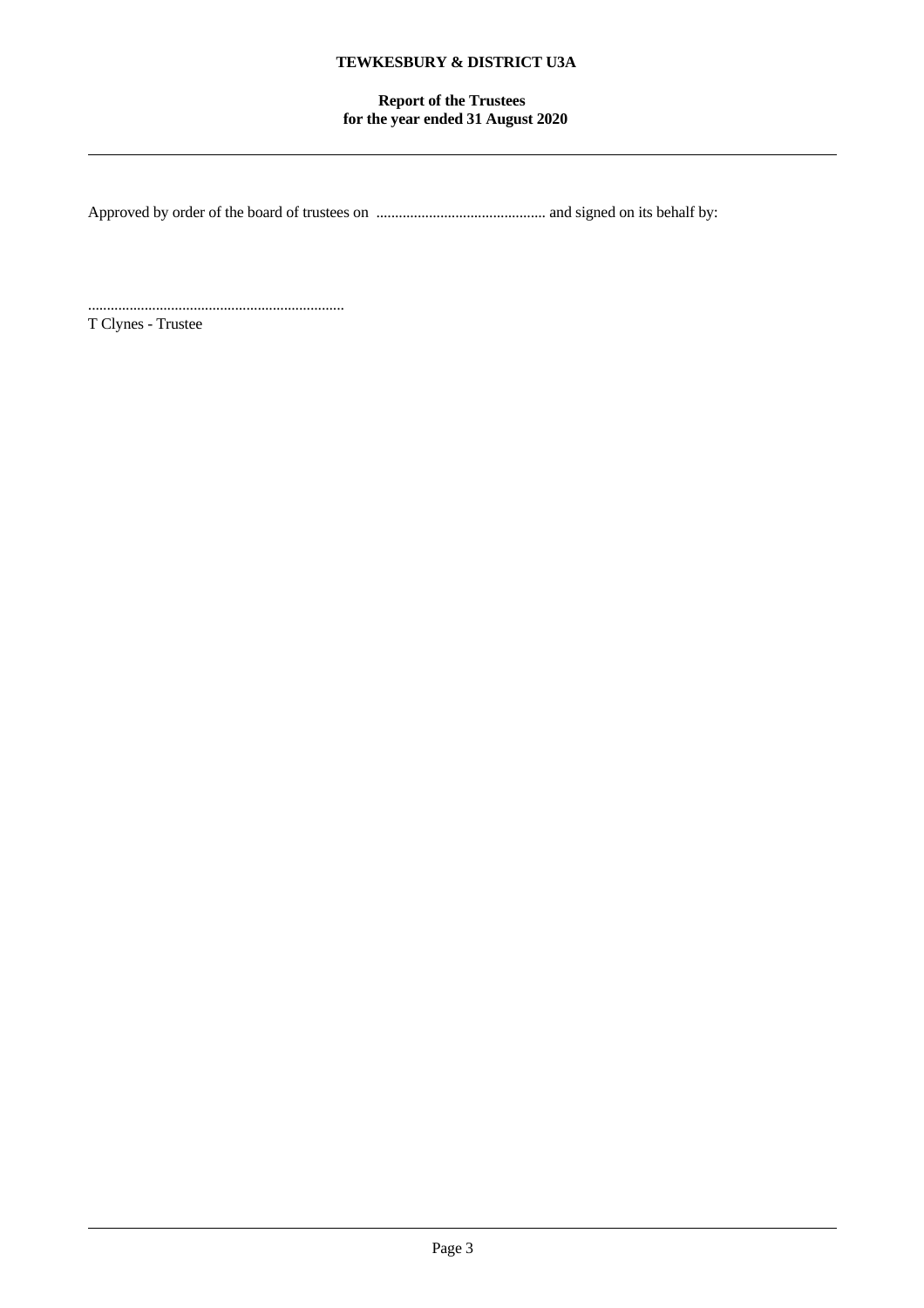### **Independent examiner's report to the trustees of Tewkesbury & District U3A**

I report to the charity trustees on my examination of the accounts of Tewkesbury & District U3A (the Trust) for the year ended 31 August 2020.

### **Responsibilities and basis of report**

As the charity trustees of the Trust you are responsible for the preparation of the accounts in accordance with the requirements of the Charities Act 2011 ('the Act').

I report in respect of my examination of the Trust's accounts carried out under section 145 of the Act and in carrying out my examination I have followed all applicable Directions given by the Charity Commission under section 145(5)(b) of the Act.

### **Independent examiner's statement**

I have completed my examination. I confirm that no material matters have come to my attention in connection with the examination giving me cause to believe that in any material respect:

- 1. accounting records were not kept in respect of the Trust as required by section 130 of the Act; or
- 2. the accounts do not accord with those records; or
- 3. the accounts do not comply with the applicable requirements concerning the form and content of accounts set out in the Charities (Accounts and Reports) Regulations 2008 other than any requirement that the accounts give a true and fair view which is not a matter considered as part of an independent examination.

I have no concerns and have come across no other matters in connection with the examination to which attention should be drawn in this report in order to enable a proper understanding of the accounts to be reached.

J H Painter FCA Haines Watts Worcester Limited Chartered Accountants Suite 1A Shire Business Park Wainwright Road **Worcester** WR4 9FA

Date: .............................................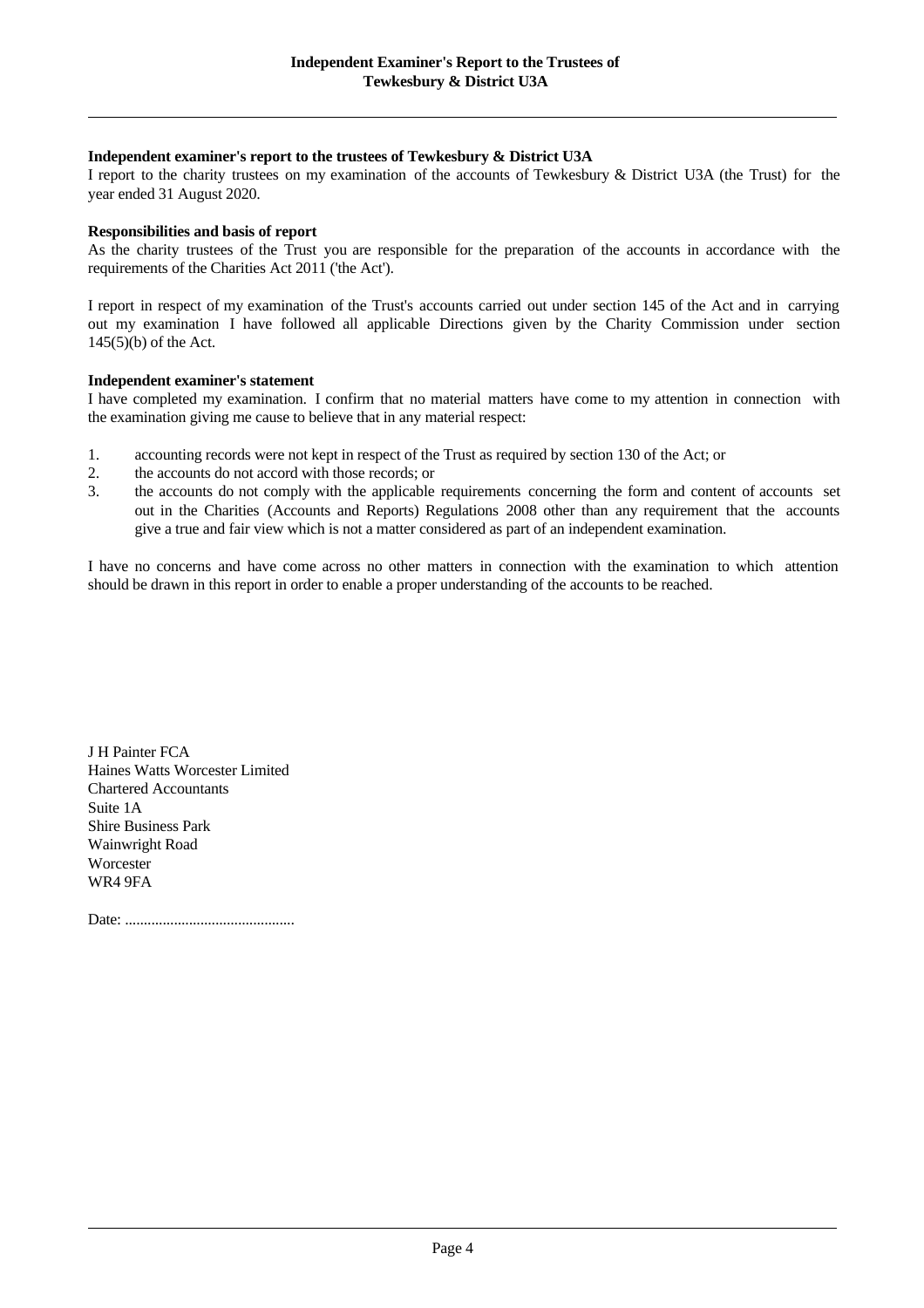# **Statement of Financial Activities for the year ended 31 August 2020**

| Donations and legacies<br>Other trading activities<br>15,644<br>$\boldsymbol{2}$<br>25,209<br>$\overline{3}$<br>Investment income<br>210<br>196<br><b>Total</b><br>22,748<br>33,029<br><b>EXPENDITURE ON</b><br>15,591<br>Raising funds<br>23,325<br>7,092<br>Other<br>7,336<br><b>Total</b><br>22,683<br>30,661<br><b>NET INCOME</b><br>2,368<br>65<br><b>RECONCILIATION OF FUNDS</b> | <b>INCOME AND ENDOWMENTS FROM</b> | <b>Notes</b> | 31.8.20<br>Unrestricted<br>fund<br>$\pounds$<br>6,894 | 31.8.19<br>Total<br>funds<br>$\pounds$<br>7,624 |
|----------------------------------------------------------------------------------------------------------------------------------------------------------------------------------------------------------------------------------------------------------------------------------------------------------------------------------------------------------------------------------------|-----------------------------------|--------------|-------------------------------------------------------|-------------------------------------------------|
|                                                                                                                                                                                                                                                                                                                                                                                        |                                   |              |                                                       |                                                 |
|                                                                                                                                                                                                                                                                                                                                                                                        |                                   |              |                                                       |                                                 |
|                                                                                                                                                                                                                                                                                                                                                                                        |                                   |              |                                                       |                                                 |
|                                                                                                                                                                                                                                                                                                                                                                                        |                                   |              |                                                       |                                                 |
|                                                                                                                                                                                                                                                                                                                                                                                        |                                   |              |                                                       |                                                 |
|                                                                                                                                                                                                                                                                                                                                                                                        |                                   |              |                                                       |                                                 |
|                                                                                                                                                                                                                                                                                                                                                                                        |                                   |              |                                                       |                                                 |
|                                                                                                                                                                                                                                                                                                                                                                                        |                                   |              |                                                       |                                                 |
| <b>Total funds brought forward</b><br>30,294<br>27,926                                                                                                                                                                                                                                                                                                                                 |                                   |              |                                                       |                                                 |
| <b>TOTAL FUNDS CARRIED FORWARD</b><br>30,359<br>30,294                                                                                                                                                                                                                                                                                                                                 |                                   |              |                                                       |                                                 |

The notes form part of these financial statements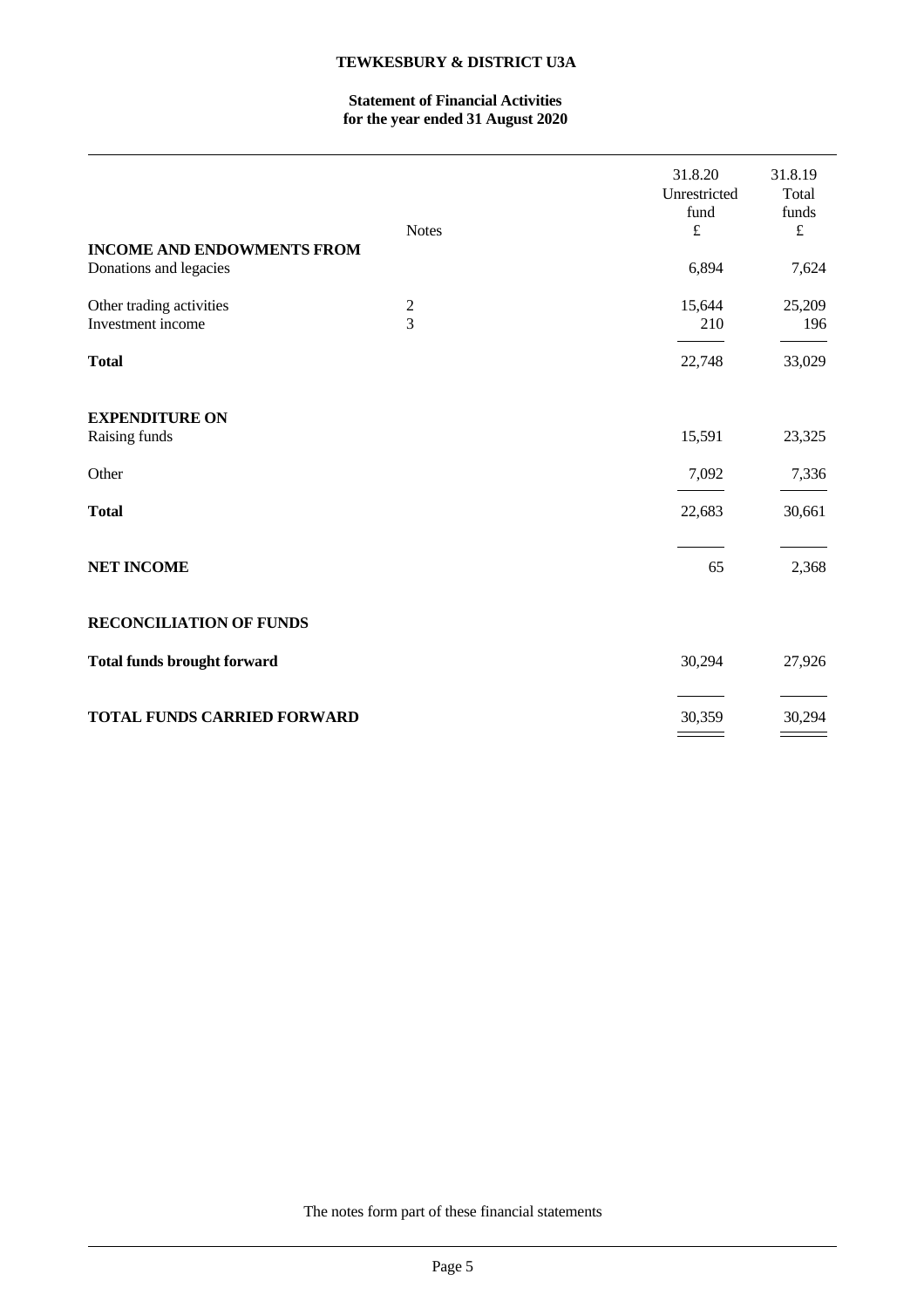## **Balance Sheet 31 August 2020**

| <b>FIXED ASSETS</b>                                     | <b>Notes</b> | 31.8.20<br>Unrestricted<br>fund<br>$\pounds$ | 31.8.19<br>Total<br>funds<br>$\pounds$ |
|---------------------------------------------------------|--------------|----------------------------------------------|----------------------------------------|
| Tangible assets                                         | 5            | 404                                          | 43                                     |
| <b>CURRENT ASSETS</b><br>Debtors                        | 6            |                                              | 469                                    |
| Cash at bank                                            |              | 29,995                                       | 30,603                                 |
|                                                         |              | 29,995                                       | 31,072                                 |
| <b>CREDITORS</b><br>Amounts falling due within one year | $\tau$       | (40)                                         | (821)                                  |
| NET CURRENT ASSETS                                      |              | 29,955                                       | 30,251                                 |
| <b>TOTAL ASSETS LESS CURRENT</b><br><b>LIABILITIES</b>  |              | 30,359                                       | 30,294                                 |
| <b>NET ASSETS</b>                                       |              | 30,359                                       | 30,294                                 |
| <b>FUNDS</b><br>Unrestricted funds                      | $\,8\,$      | 30,359                                       | 30,294                                 |
| <b>TOTAL FUNDS</b>                                      |              | 30,359                                       | 30,294                                 |
|                                                         |              |                                              |                                        |

The financial statements were approved by the Board of Trustees and authorised for issue on ............................................. and were signed on its behalf by:

.............................................

T Clynes - Trustee

The notes form part of these financial statements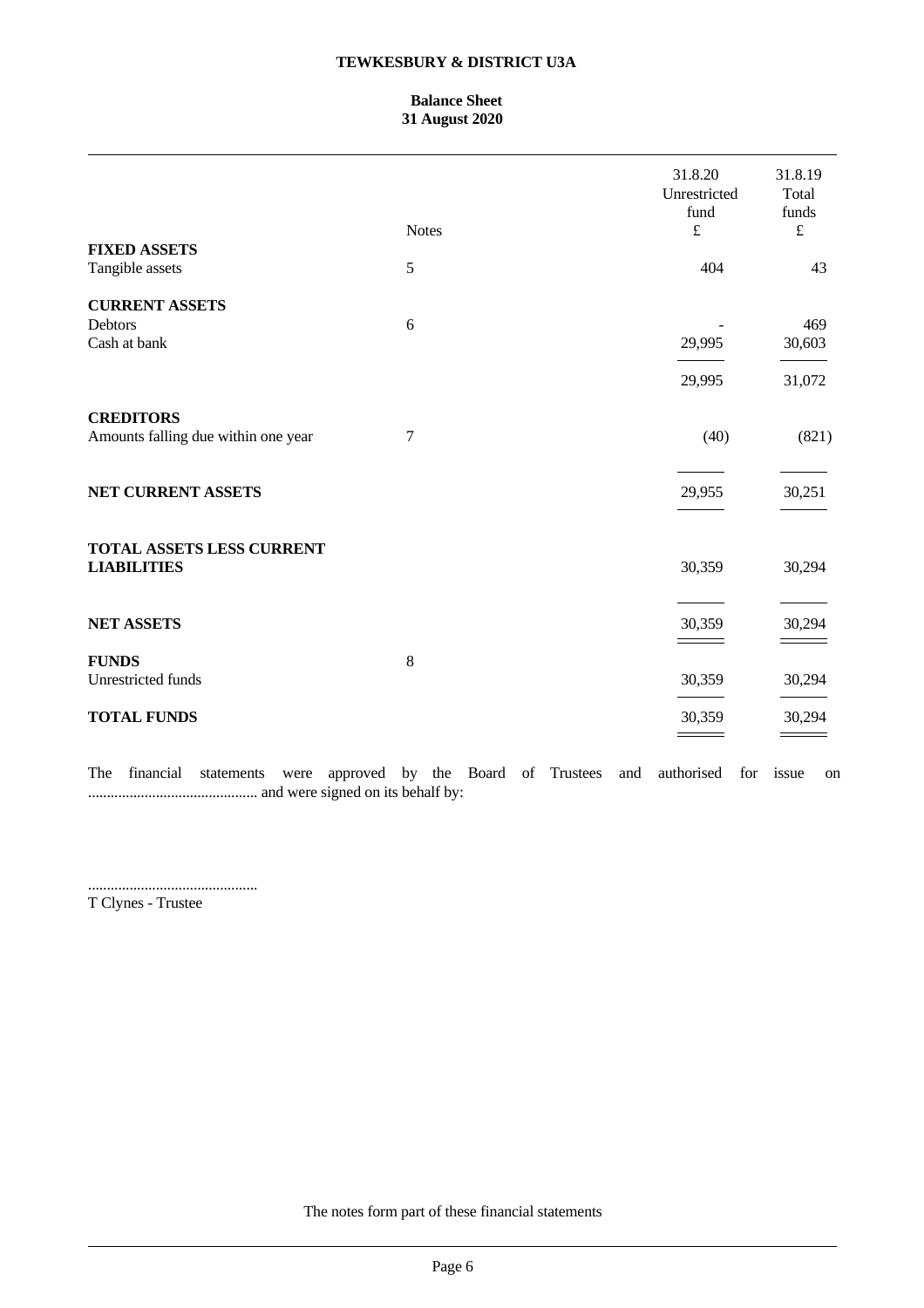# **1. ACCOUNTING POLICIES**

## **Basis of preparing the financial statements**

The financial statements of the charity, which is a public benefit entity under FRS 102, have been prepared in accordance with the Charities SORP (FRS 102) 'Accounting and Reporting by Charities: Statement of Recommended Practice applicable to charities preparing their accounts in accordance with the Financial Reporting Standard applicable in the UK and Republic of Ireland (FRS 102) (effective 1 January 2019)', Financial Reporting Standard 102 'The Financial Reporting Standard applicable in the UK and Republic of Ireland' and the Charities Act 2011. The financial statements have been prepared under the historical cost convention.

## **Income**

All income is recognised in the Statement of Financial Activities once the charity has entitlement to the funds, it is probable that the income will be received and the amount can be measured reliably.

## **Expenditure**

Liabilities are recognised as expenditure as soon as there is a legal or constructive obligation committing the charity to that expenditure, it is probable that a transfer of economic benefits will be required in settlement and the amount of the obligation can be measured reliably. Expenditure is accounted for on an accruals basis and has been classified under headings that aggregate all cost related to the category. Where costs cannot be directly attributed to particular headings they have been allocated to activities on a basis consistent with the use of resources.

## **Tangible fixed assets**

Depreciation is provided at the following annual rates in order to write off each asset over its estimated useful life.

Computer equipment - 33% on cost

## **Taxation**

The charity is exempt from tax on its charitable activities.

### **Fund accounting**

Unrestricted funds can be used in accordance with the charitable objectives at the discretion of the trustees.

Restricted funds can only be used for particular restricted purposes within the objects of the charity. Restrictions arise when specified by the donor or when funds are raised for particular restricted purposes.

Further explanation of the nature and purpose of each fund is included in the notes to the financial statements.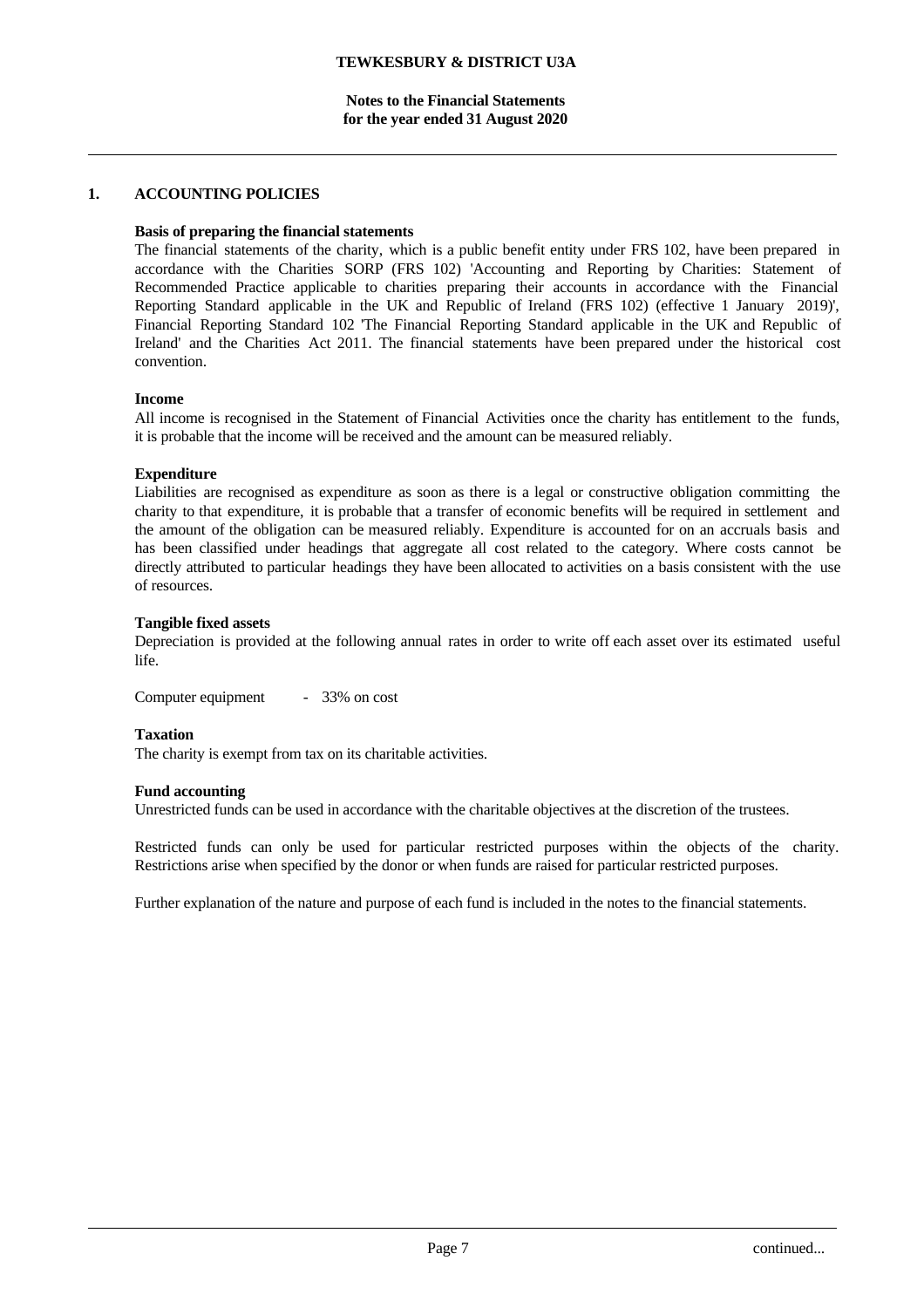## **Notes to the Financial Statements - continued for the year ended 31 August 2020**

# **2. OTHER TRADING ACTIVITIES**

|    |                               | 31.8.20 | 31.8.19 |  |
|----|-------------------------------|---------|---------|--|
|    |                               | £       | £       |  |
|    | Events                        | 3,246   | 4,557   |  |
|    | Groups                        | 12,176  | 19,918  |  |
|    | <b>General Meetings</b>       |         | 332     |  |
|    | Sundries                      | 222     | 402     |  |
|    |                               |         |         |  |
|    |                               | 15,644  | 25,209  |  |
|    |                               |         |         |  |
|    |                               |         |         |  |
| 3. | <b>INVESTMENT INCOME</b>      |         |         |  |
|    |                               | 31.8.20 | 31.8.19 |  |
|    |                               | £       | £       |  |
|    | <b>Bank Interest Received</b> | 210     | 196     |  |
|    |                               |         |         |  |

### **4. TRUSTEES' REMUNERATION AND BENEFITS**

There were no trustees' remuneration or other benefits for the year ended 31 August 2020 nor for the year ended 31 August 2019.

## **Trustees' expenses**

During the year, combined business expenses of £740 (2019: £435) were reimbursed to 8 Trustees (2019: 2 Trustees).

## **5. TANGIBLE FIXED ASSETS**

|                       | Computer<br>equipment |
|-----------------------|-----------------------|
|                       | £                     |
| <b>COST</b>           |                       |
| At 1 September 2019   | 780                   |
| Additions             | 470                   |
|                       |                       |
| At 31 August 2020     | 1,250                 |
|                       |                       |
| <b>DEPRECIATION</b>   |                       |
| At 1 September 2019   | 737                   |
| Charge for year       | 109                   |
|                       |                       |
| At 31 August 2020     | 846                   |
|                       |                       |
| <b>NET BOOK VALUE</b> |                       |
| At 31 August 2020     | 404                   |
|                       |                       |
| At 31 August 2019     | 43                    |
|                       |                       |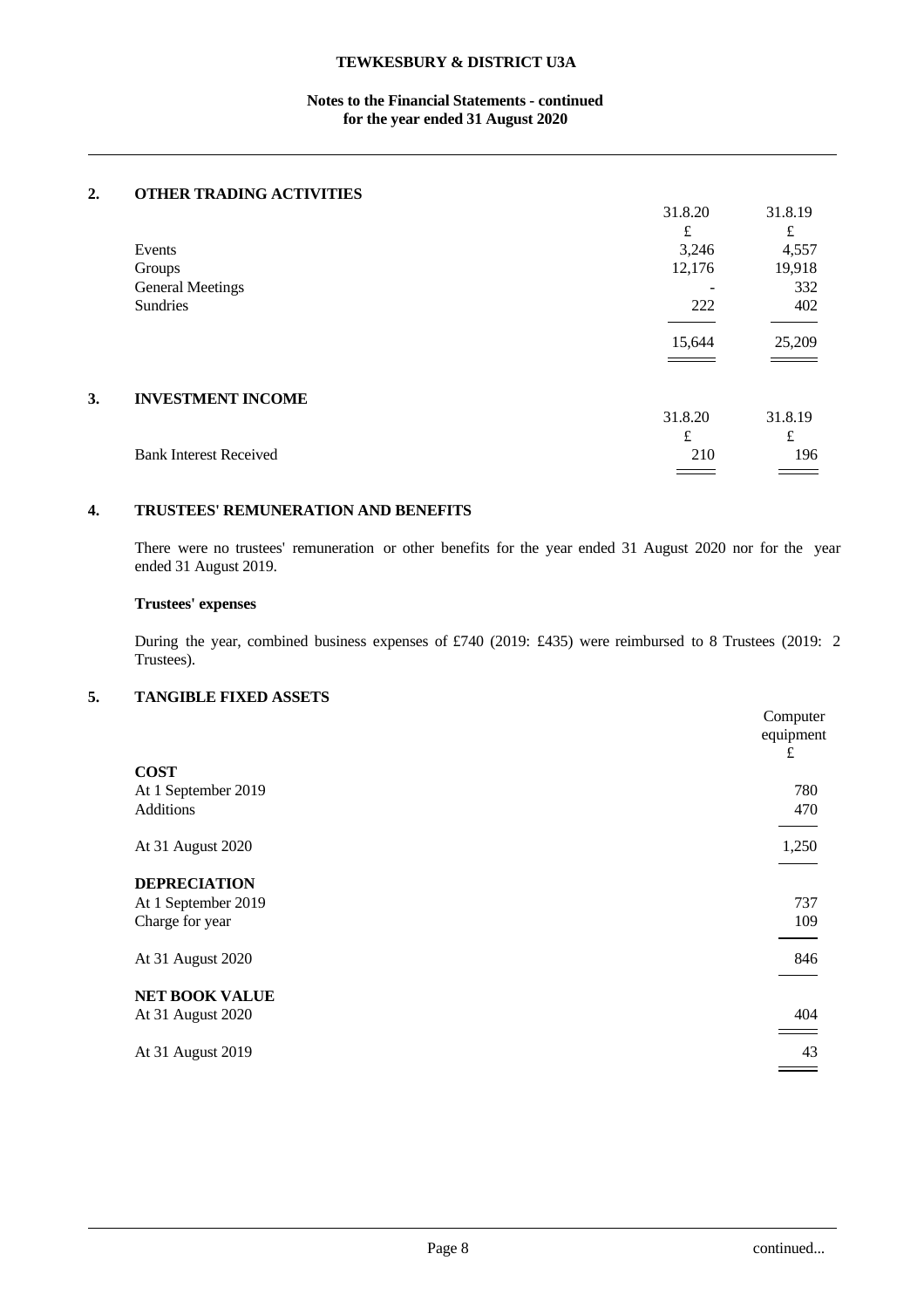## **Notes to the Financial Statements - continued for the year ended 31 August 2020**

| 6. | DEBTORS: AMOUNTS FALLING DUE WITHIN ONE YEAR          |         |         |
|----|-------------------------------------------------------|---------|---------|
|    |                                                       | 31.8.20 | 31.8.19 |
|    |                                                       | £       | £       |
|    | Trade debtors                                         |         | 434     |
|    | Prepayments                                           |         | 35      |
|    |                                                       |         |         |
|    |                                                       |         | 469     |
|    |                                                       |         |         |
|    |                                                       |         |         |
| 7. | <b>CREDITORS: AMOUNTS FALLING DUE WITHIN ONE YEAR</b> |         |         |
|    |                                                       | 31.8.20 | 31.8.19 |
|    |                                                       |         | £       |
|    | Trade creditors                                       | 40      | 821     |
|    |                                                       |         |         |

# **8. MOVEMENT IN FUNDS**

|                                           | At 1.9.19<br>£ | Net<br>movement<br>in funds<br>£ | At<br>31.8.20<br>£ |
|-------------------------------------------|----------------|----------------------------------|--------------------|
| <b>Unrestricted funds</b><br>General fund | 30,294         | 65                               | 30,359             |
| <b>TOTAL FUNDS</b>                        | 30,294         | 65                               | 30,359             |

Net movement in funds, included in the above are as follows:

|                                           | Incoming<br>resources<br>£ | Resources<br>expended<br>£ | Movement<br>in funds<br>₽ |  |
|-------------------------------------------|----------------------------|----------------------------|---------------------------|--|
| <b>Unrestricted funds</b><br>General fund | 22,748                     | (22, 683)                  | 65                        |  |
| <b>TOTAL FUNDS</b>                        | 22,748                     | (22, 683)                  | 65                        |  |

# **Comparatives for movement in funds**

|                           |           | <b>Net</b>                                 |         |
|---------------------------|-----------|--------------------------------------------|---------|
|                           |           | movement                                   | At      |
|                           | At 1.9.18 | in funds                                   | 31.8.19 |
|                           | £         | £                                          | £       |
| <b>Unrestricted funds</b> |           |                                            |         |
| General fund              | 27,926    | 2,368                                      | 30,294  |
|                           |           |                                            |         |
|                           |           |                                            |         |
| <b>TOTAL FUNDS</b>        | 27,926    | 2,368                                      | 30,294  |
|                           |           | $\qquad \qquad \overbrace{\qquad \qquad }$ |         |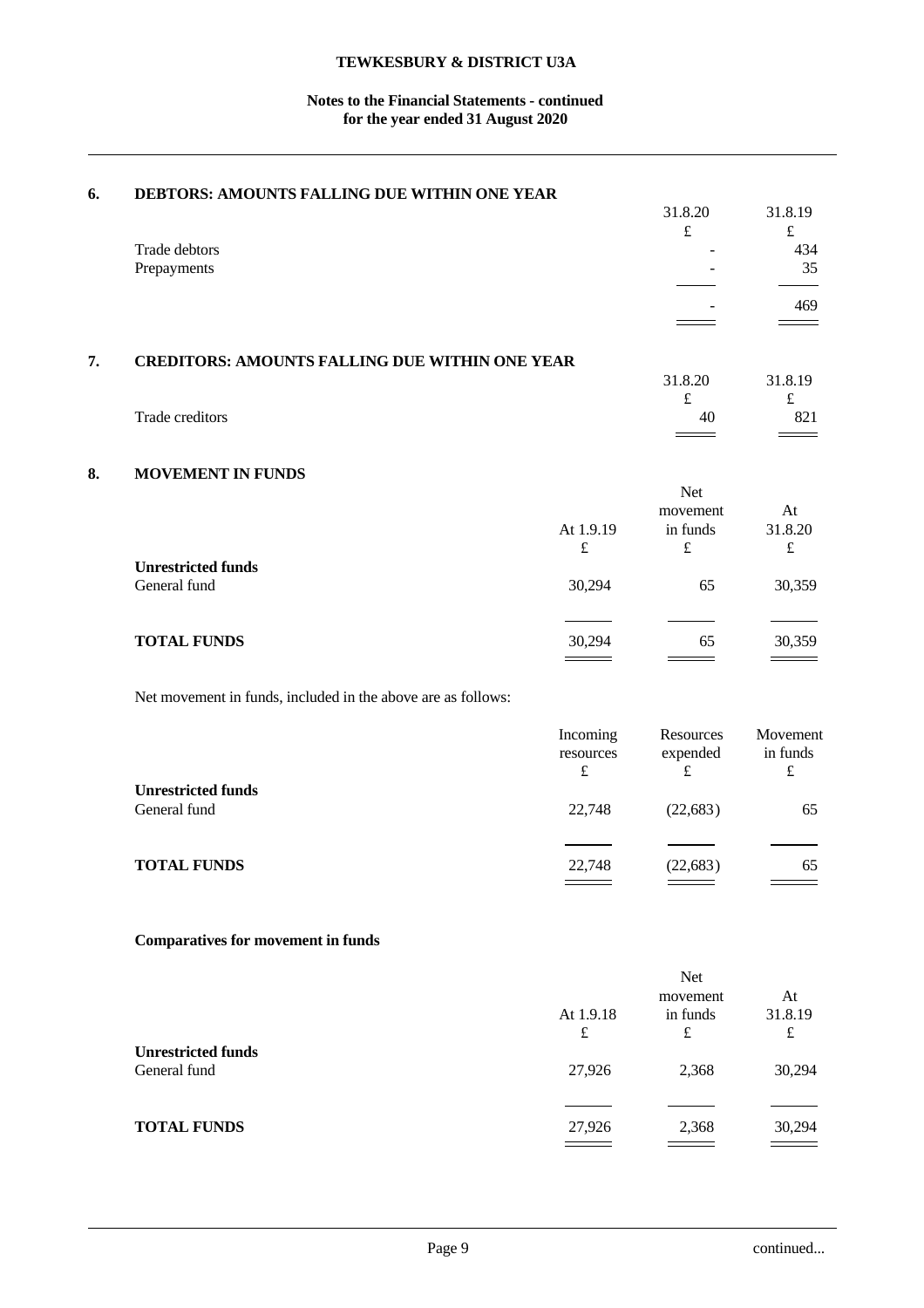## **Notes to the Financial Statements - continued for the year ended 31 August 2020**

# **8. MOVEMENT IN FUNDS - continued**

Comparative net movement in funds, included in the above are as follows:

|                                           | Incoming<br>resources<br>£ | Resources<br>expended<br>£ | Movement<br>in funds<br>£ |  |
|-------------------------------------------|----------------------------|----------------------------|---------------------------|--|
| <b>Unrestricted funds</b><br>General fund | 33,029                     | (30,661)                   | 2,368                     |  |
| <b>TOTAL FUNDS</b>                        | 33,029                     | (30, 661)                  | 2,368                     |  |

# **9. RELATED PARTY DISCLOSURES**

There were no related party transactions for the year ended 31 August 2020.